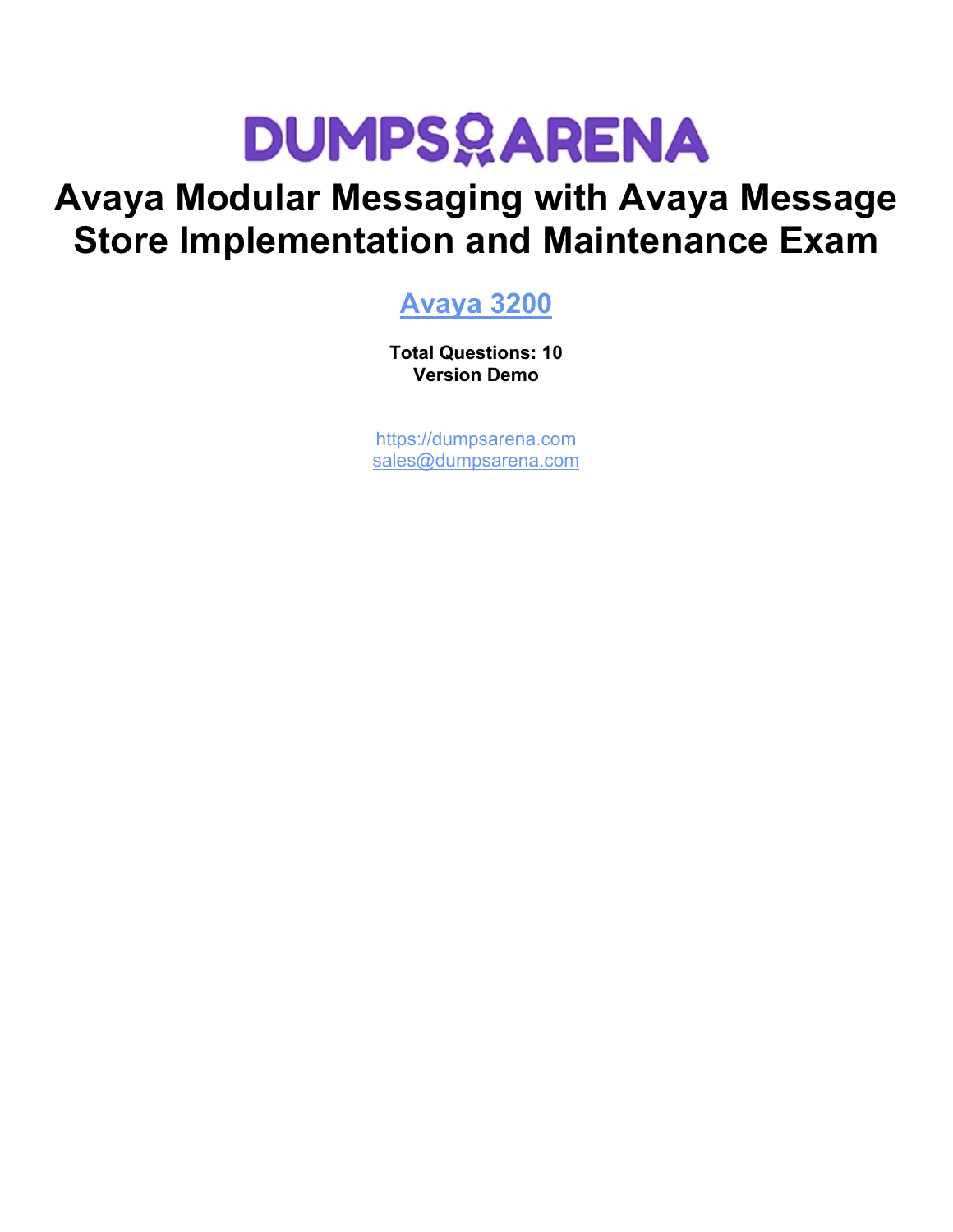#### **QUESTION NO: 1**

A customer wants to set up a backup over the IAN for their now Avaya Modular Messaging 5.7 system. Which two are valid server types to which backups can be made? (Choose two.)

**A.** FTP to Windows 2008 **B.** SFTP to Exchange 2010 **C.** SFTP to Redhat Linux **D.** FTP to Apple OS X **E.** TFTP to Sun Solaris 10

**Answer: A,C**

#### **QUESTION NO: 2**

When using MultiSite, which three rules apply when designing a mailbox number scheme? (Choose three.)

**A.** The scheme allows sites to share identifiers, so no unique identifiers for the sites are required.

**B.** For each site, the full mailbox length must be less than or equal to the total of the length of the site identifier and the short mailbox length.

**C.** If a site group is a child of another site group, and it is not simply a container, then the site identifier of the child group must consist of all of the digits of the Site identifier of the parent group, plus at least one more digit.

**D.** If a site is in a group, then its identifier must consist of all of the digits in the parent group's identifier, plus at least one more digit.

**E.** If one site identifier is an abbreviated version of another site identifier, then these sites can have the same full mailbox lengths.

**Answer: B,C,E**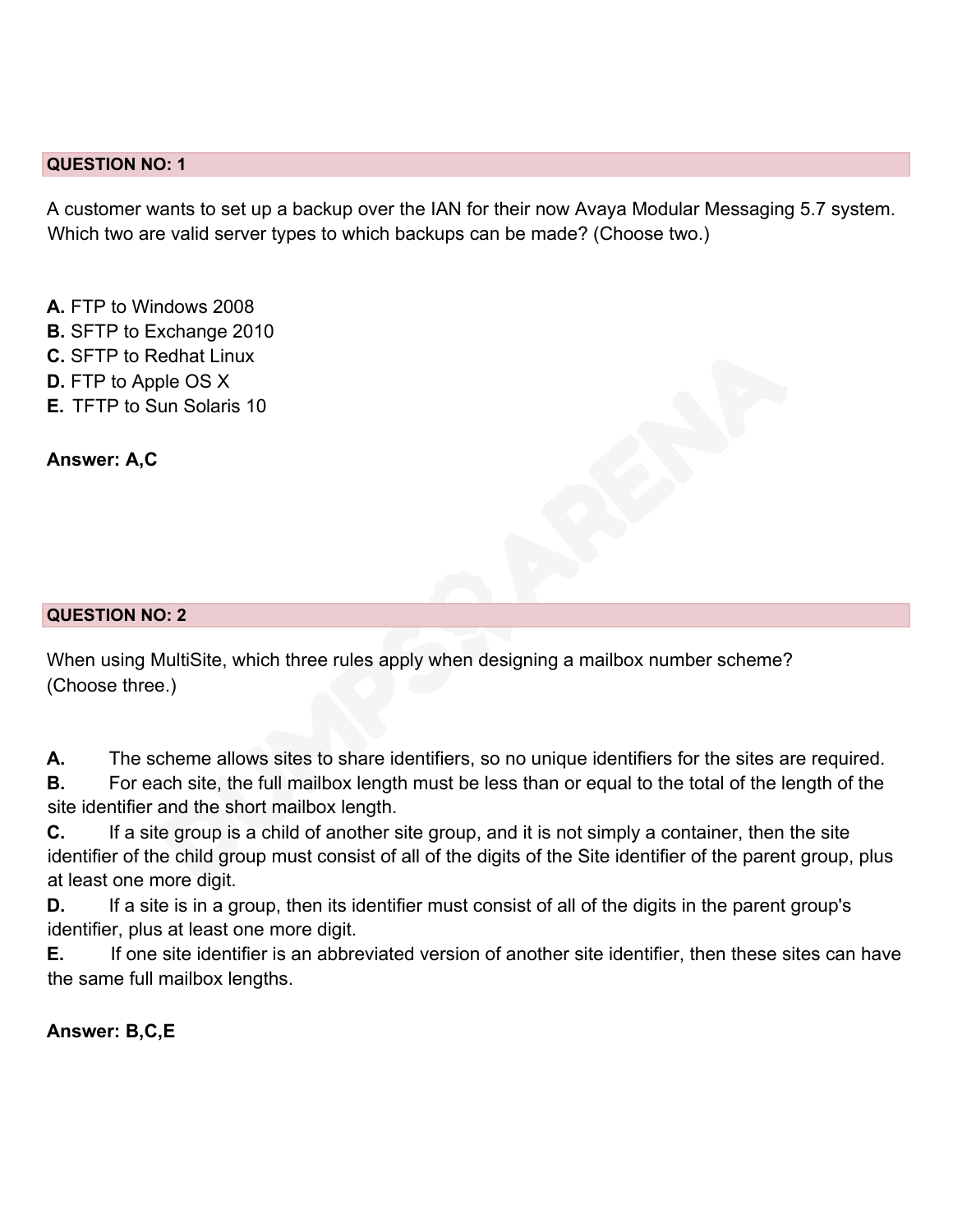

#### **QUESTION NO: 3**

A technician is installing Outlook Thick Client (OIC).

Which ports on the network need to be opened to allow communications to the Modular Messaging system?

**A.** Ports 21 or 23 **B.** Ports 21 and 443 **C.** Ports 25, 143, and 389 **D.** Ports 25, 143, and 5001

**Answer: C**

#### **QUESTION NO: 4**

V customer wants to integrate their Cisco Callmanager 4.1 system to their newly purchased Situ Server Modular Messaging. Which integration type must they use?

- **A.** H.323 directly to Avaya Modular Messaging
- **B.** RS-232 serial to Avaya Modular Messaging
- **C.** T1 QSIG to Audiocodes Gateway to Avaya Modular Messaging
- **D.** SMDI to Session Manager to Avaya Modular Messaging

#### **Answer: C**

#### **QUESTION NO: 5**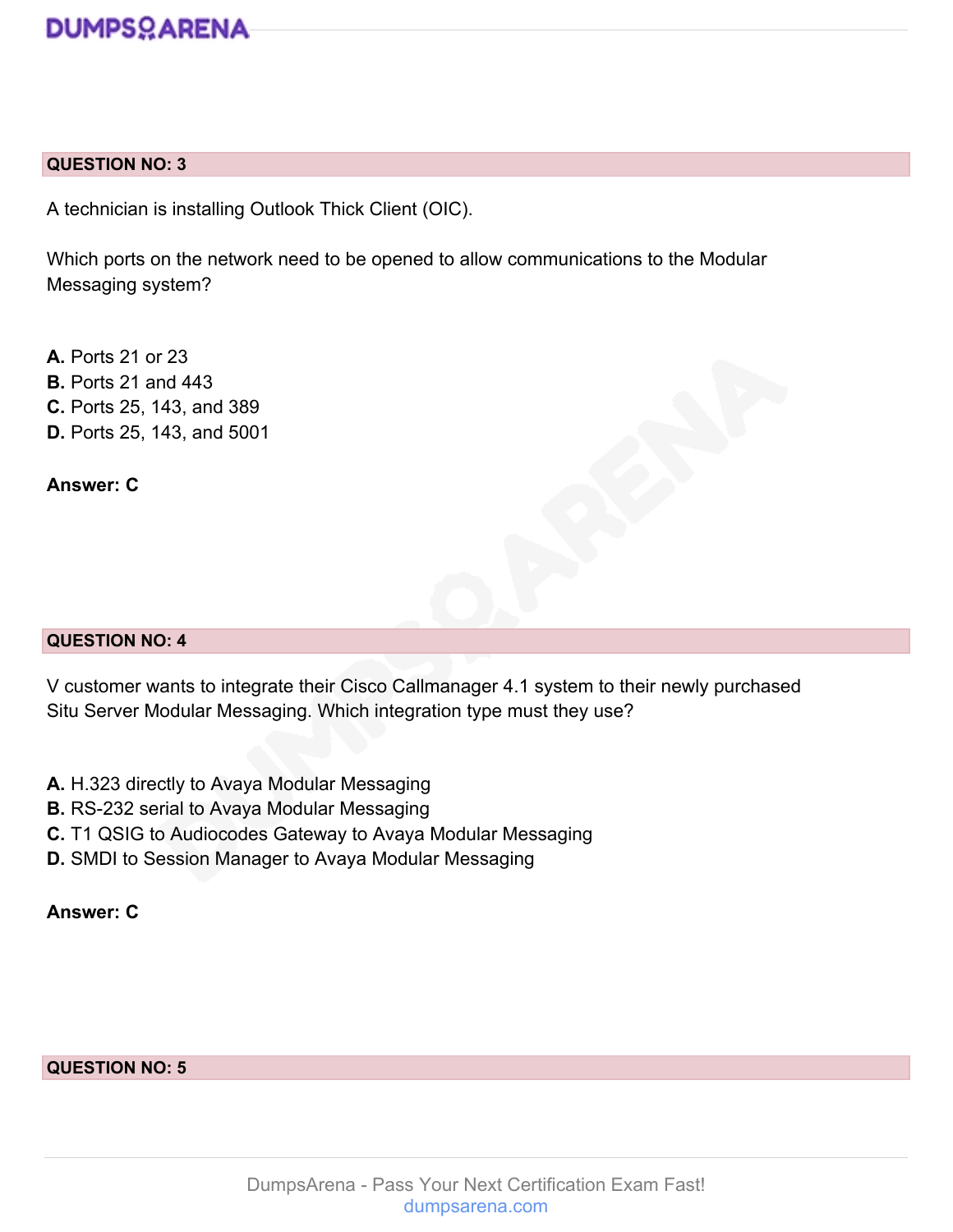

The customer is not using a vendor for administration, and has administrative responsibilities that need to be completed before and/or during the initial installation of Avaya Modular Messaging 5.2? Which are two responsibilities that need to be completed? (Choose two.)

- **A.** running the backup verification tool
- **B.** a non-Avaya PBX/switch administration
- **C.** the Data Collection tool
- **D.** corporate LAN administration
- **E.** running the Pre-installation tool
- **Answer: C,D**

#### **QUESTION NO: 6**

A customer reports they see the following error in the Application Event Log:

"Failed to translate number 2003 for switch ASM"

Given the site configuration information, which two statements describe possible causes of this problem? (Choose two.)

- **A.** The switch is not sending any CLI to Modular Messaging.
- **B.** A translation rule is not configured on the "ASM" PBX to deal with the extension number 2003.
- **C.** Mailbox 2003 does not exist.
- **D.** A caller has called the pilot number that is not associated with their home site.

**Answer: B,D**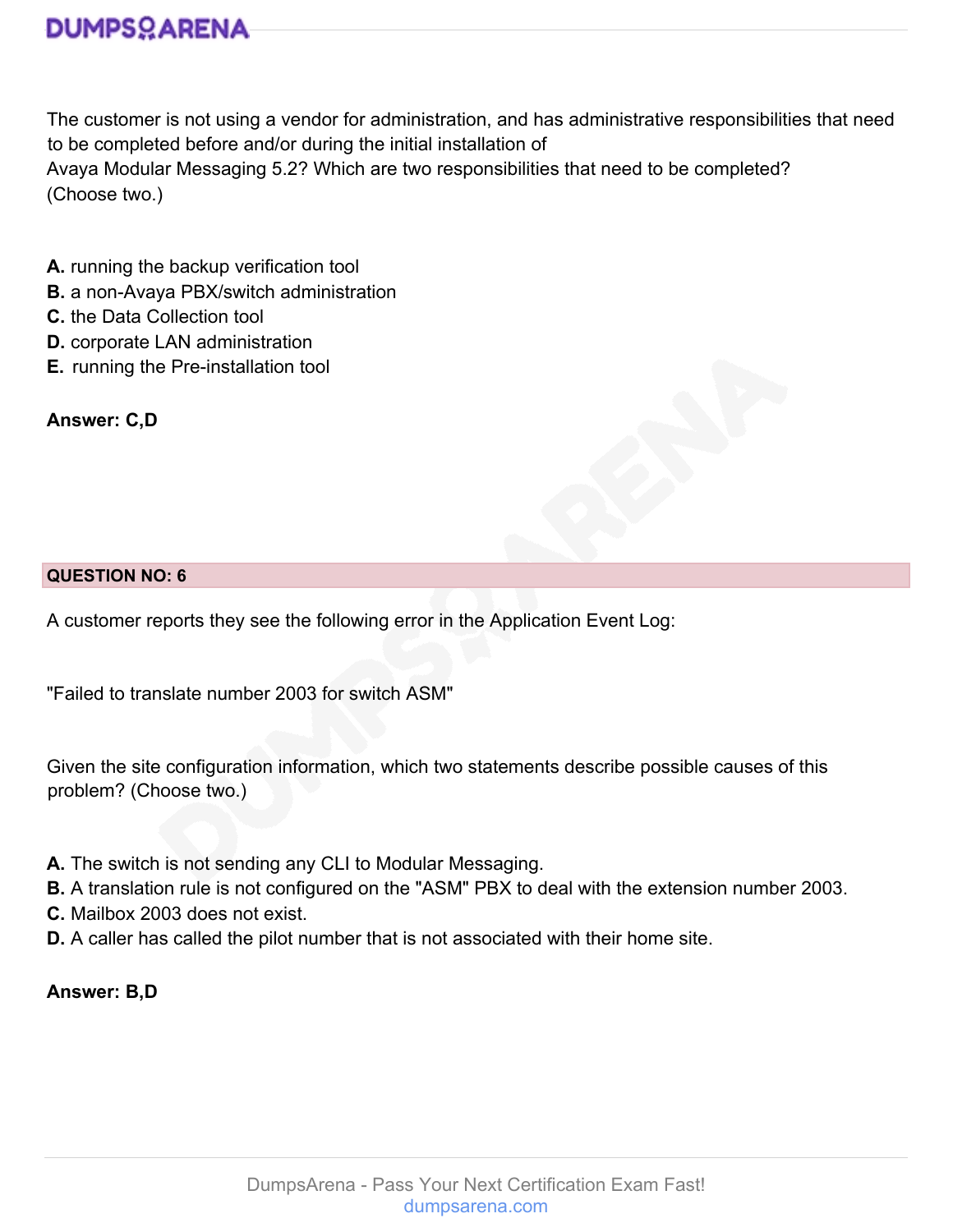### **DUMPSOARENA**

#### **QUESTION NO: 7**

For a new installation, which three are supported Message Stores for the Avaya Modular Messaging Message Application Server (MAS)? (Choose three.)

- **A.** Microsoft Exchange 2007
- **B.** Avaya Messaging Storage Server (MSS) on customer provided equipment
- **C.** Lotus Domino 8
- **D.** Avaya Messaging Storage Server (MSS) on Avaya provided equipment
- **E.** Microsoft Exchange 2000

**Answer: A,C,D**

#### **QUESTION NO: 8**

A technician wants to determine if Messaging is running and also the state of Internet Messaging and Enhanced List Application Software.

On a Modular Messaging Message Storage Server (MM MSS), in which location of the Web Administration pages can this information be found?

- **A.** Reports -> System Evaluation
- **B.** Server Information -> Server Status
- **C.** Utilities -> Messaging DB Audits
- **D.** Logs -> Messaging Start-Up

**Answer: B**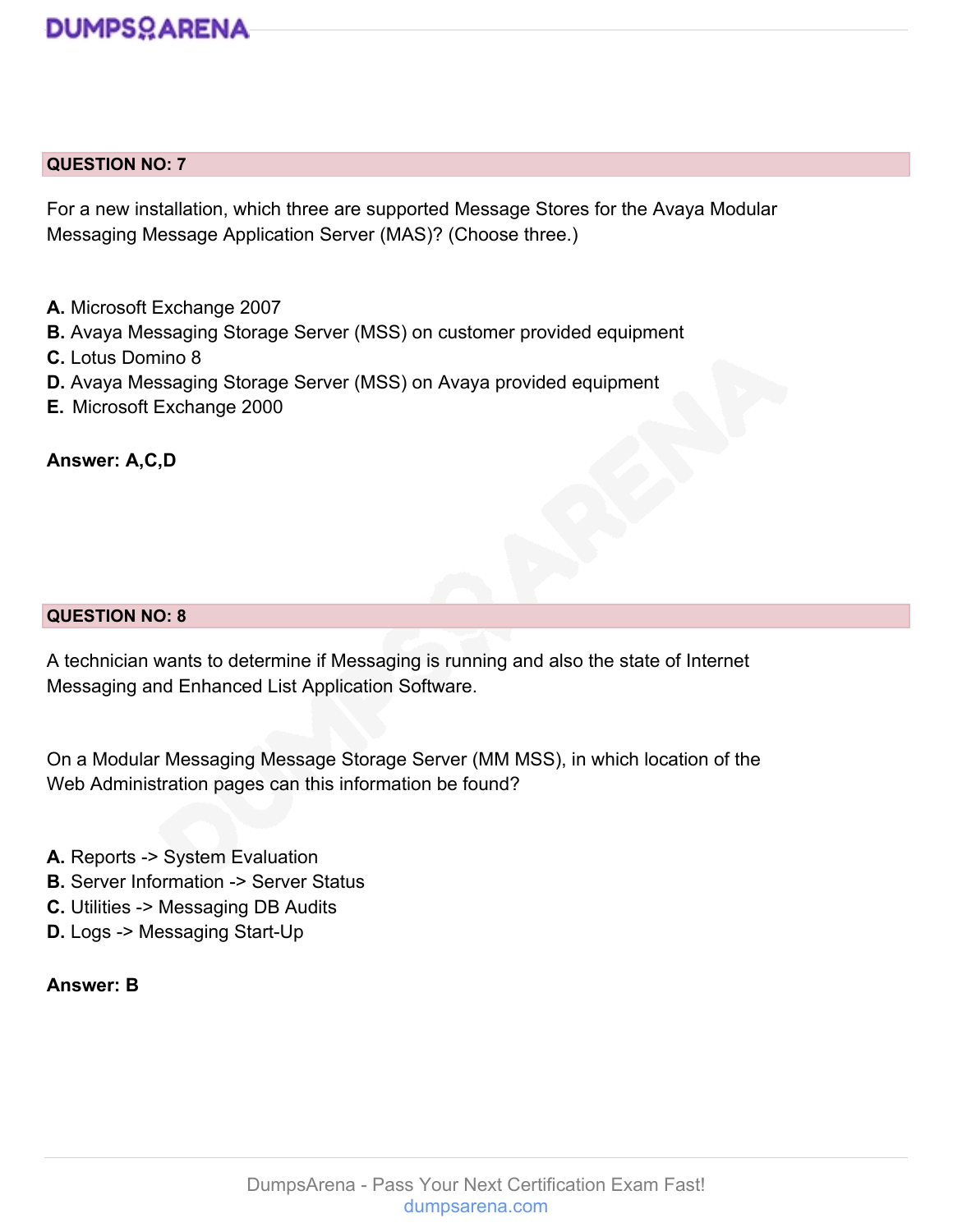

#### **QUESTION NO: 9**

A subscriber complains that urgent voice messages are not being presented before normal voice messages by the TUI. When talking to the subscriber, what information helps to

resolve the problem?

**A.** Upon returning, from travels the subscriber adjusted the mailbox's time zone setting. **B.** The subscriber used the Subscriber Options to indicate a media type sorting of fax, voice, and then text.

**C.** The subscriber found that new messages arrived in the mailbox more recently than the new urgent messages.

**D.** The subscriber found that the mailbox settings did not affect the order in which messages were displayed in an e-mail application.

#### **Answer: C**

#### **QUESTION NO: 10**

User are reporting that they are getting "Please wait" when they retrieve their messages. The technician notices that the disk drive on the Message Application Server (MAS) is over 85% full, and would like to see if there are any other alarms on the MAS. The technician has checked the Windows event viewer logs which did not show any alarms.

What should the technician do to view additional alarms?

- **A.** Log on to the Message Storage Server (MSS).
- **B.** Go to the Windows event viewer on the users system that is reporting the issue.
- **C.** Go to the command window and run the command displog -1 act. **D.** Run the mmsnap program under C:\Program Files\Avaya Modular

Messaging\Serviceability\Modular MessagingSnap directory.

#### **Answer: D**